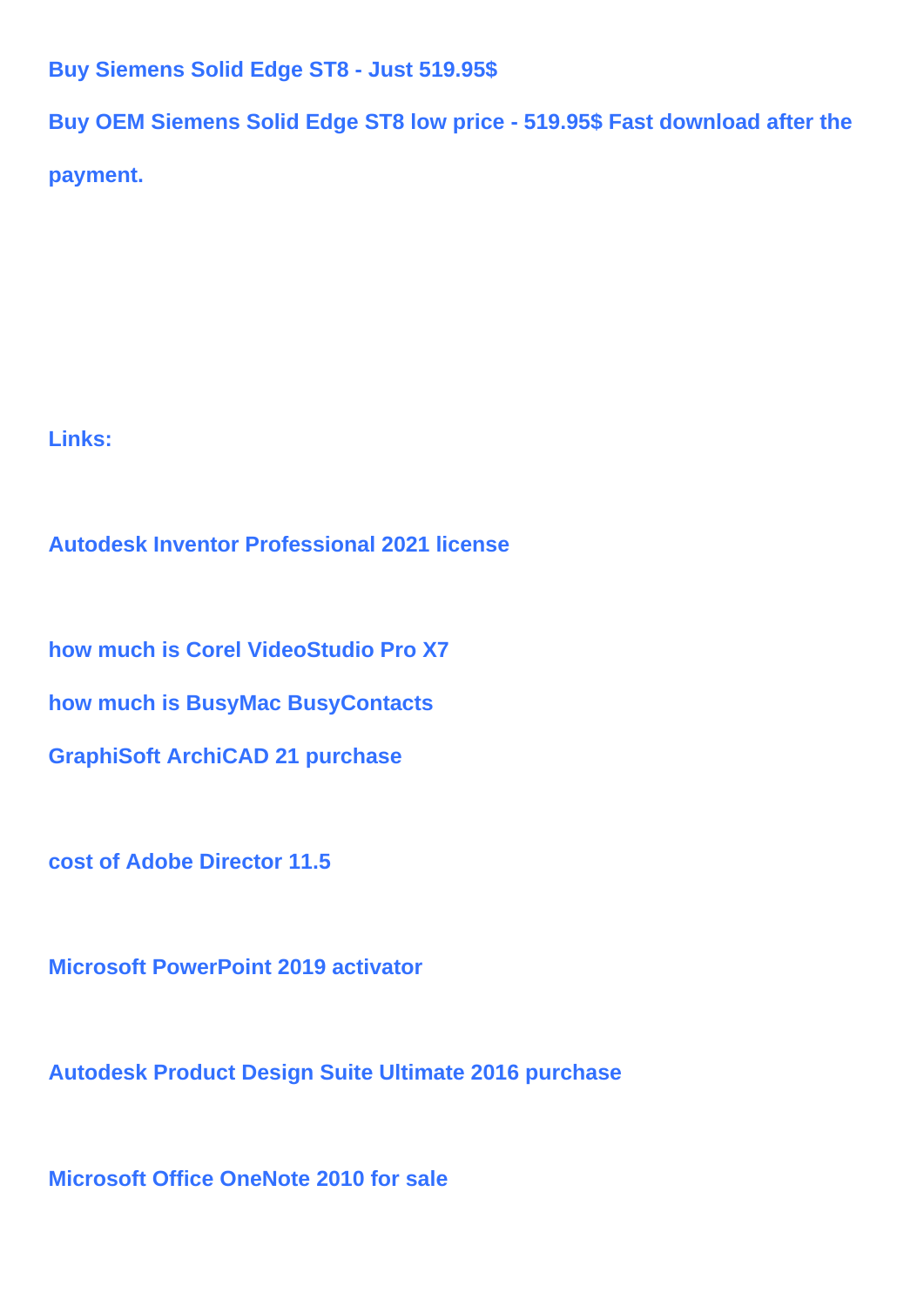**Omni Group OmniGraffle 7 Professional for sale**

**Sony DVD Architect Pro 5 for sale**

**PDF Expert license**

**Autodesk Inventor LT Suite 2018 license price**

**Adobe Creative Suite 5.5 Master Collection price**

**MacItBetter BetterZip activation code**

**Capture One Pro 9 price**

**Adobe InCopy CS4 for students**

**Autodesk AutoCAD Plant 3D 2014 for students**

**Autodesk Inventor 2015 for students**

**Microsoft Exchange Server 2019 Standard for sale**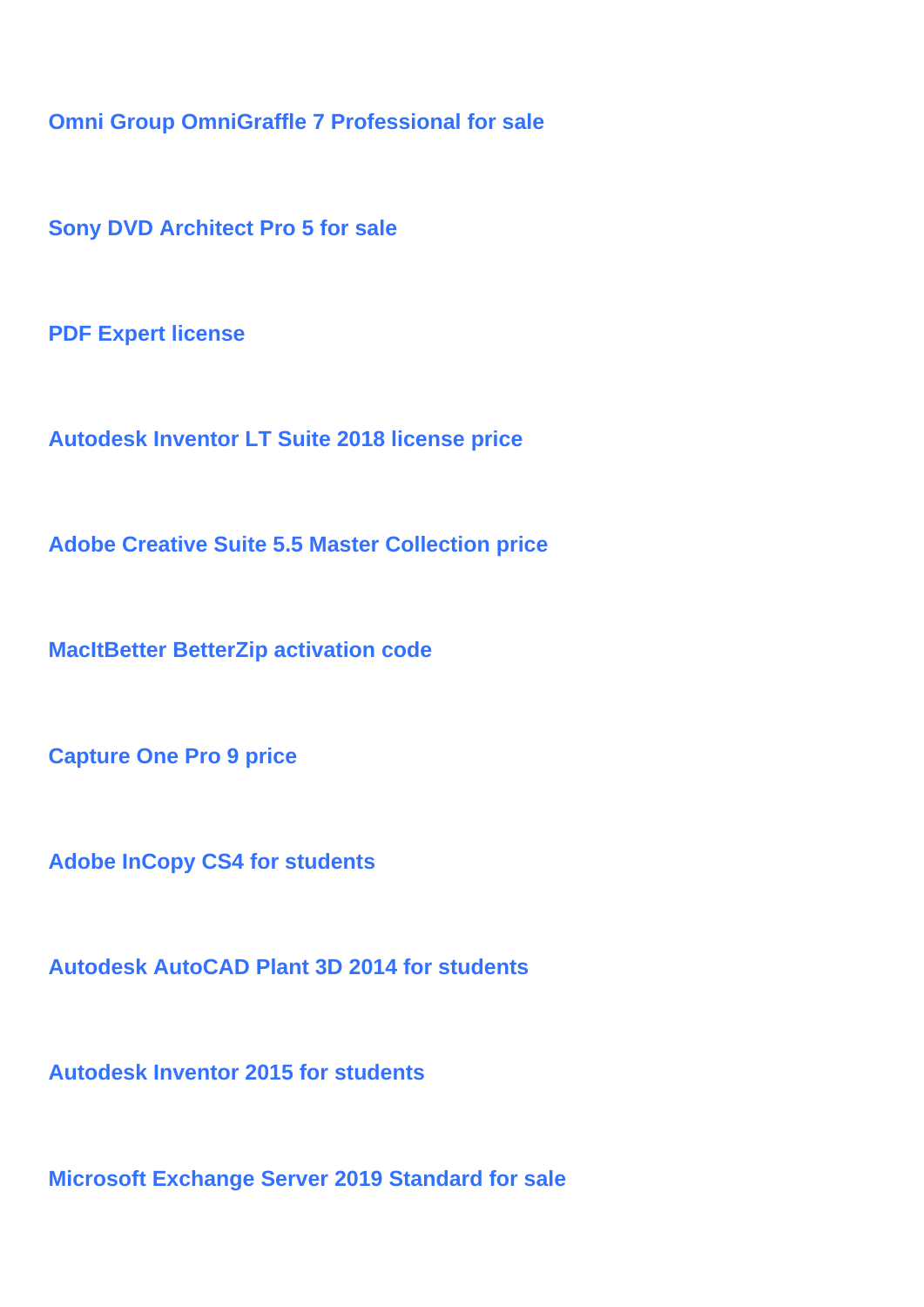**cost of Autodesk AutoCAD Design Suite Standard 2013**

**GraphiSoft ArchiCAD 19 for sale**

**iStat Menus 4 activator**

**FileMaker Pro 18 Advanced purchase**

**Autodesk Factory Design Suite Ultimate 2017 purchase**

**Macrabbit Espresso for sale**

**how much is Adobe Captivate 4**

**Alien Skin Bokeh 2 price**

**Spectrasonics Omnisphere 1.5.6d license price**

**Adobe Contribute CS4 license price**

**Autodesk Revit 2014 purchase**